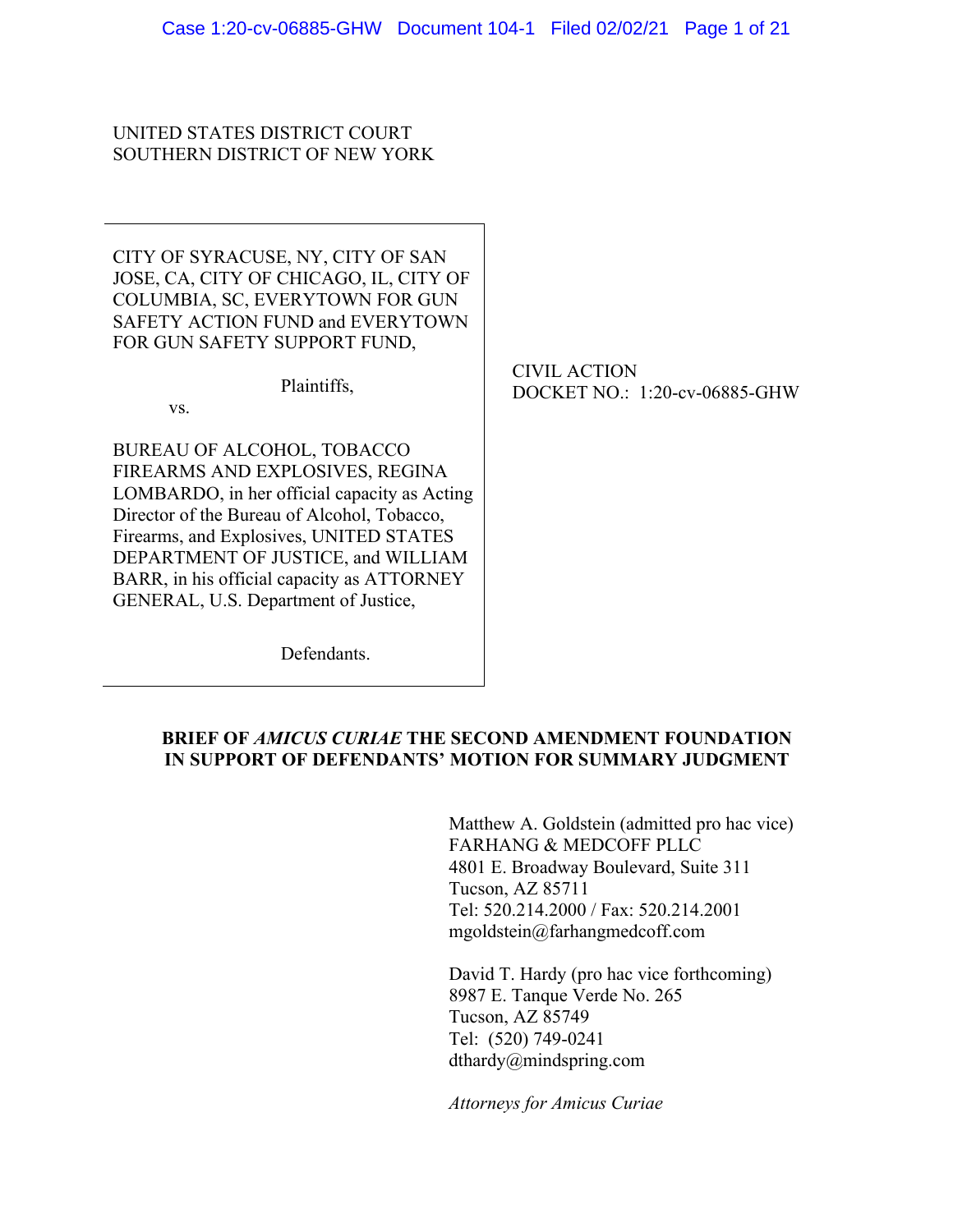# **TABLE OF CONTENTS**

| I.   |                                                                           |                                                                            |  |  |  |
|------|---------------------------------------------------------------------------|----------------------------------------------------------------------------|--|--|--|
| II.  |                                                                           |                                                                            |  |  |  |
|      | A.                                                                        |                                                                            |  |  |  |
|      | <b>B.</b>                                                                 |                                                                            |  |  |  |
|      | $\mathcal{C}$ .                                                           |                                                                            |  |  |  |
| III. |                                                                           |                                                                            |  |  |  |
|      | $\mathsf{A}$                                                              | Classification of Frames and Receivers Focuses on Stage of Manufacture.  9 |  |  |  |
|      | <b>B.</b>                                                                 |                                                                            |  |  |  |
|      | C.                                                                        |                                                                            |  |  |  |
| IV.  | Forcing ATF to Adopt Plaintiffs' Temporal Rule Would Exceed Congressional |                                                                            |  |  |  |
|      |                                                                           |                                                                            |  |  |  |
|      |                                                                           |                                                                            |  |  |  |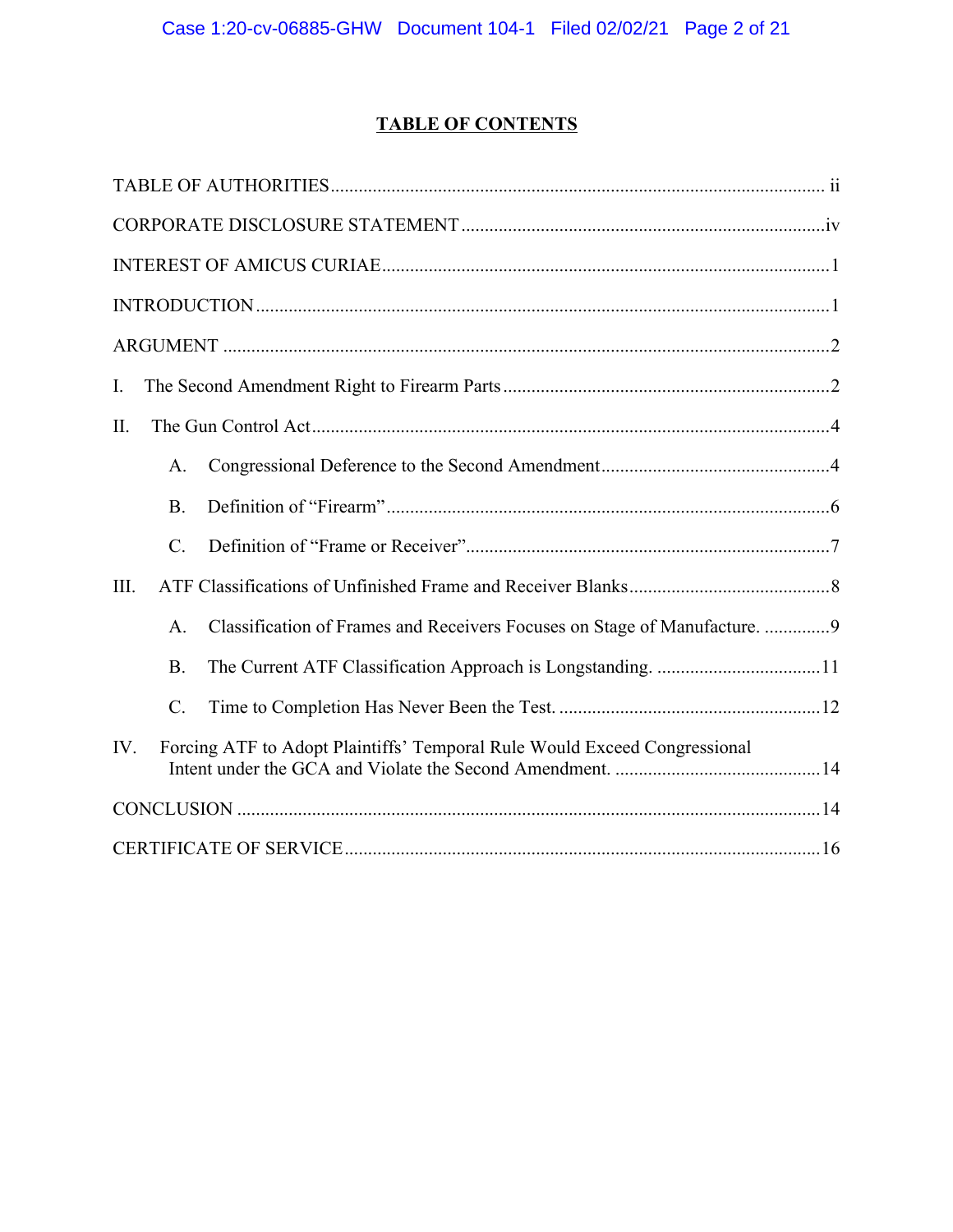# **TABLE OF AUTHORITIES**

# **CASES**

| Jackson v. City and County of San Francisco, 746 F.3d 953, 967 (9th Cir. 2014)3         |  |
|-----------------------------------------------------------------------------------------|--|
|                                                                                         |  |
|                                                                                         |  |
|                                                                                         |  |
|                                                                                         |  |
| United States v. 1,100 MacHine Gun Receivers, 73 F. Supp. 2d 1289, 1292 (D. Utah 1999)7 |  |
| United States v. 16,179 Molso Italian .22 Caliber Winlee Derringer Convertible Starter  |  |
|                                                                                         |  |
| <b>STATUTES</b>                                                                         |  |
|                                                                                         |  |
|                                                                                         |  |
|                                                                                         |  |
|                                                                                         |  |
|                                                                                         |  |
|                                                                                         |  |
|                                                                                         |  |
|                                                                                         |  |
|                                                                                         |  |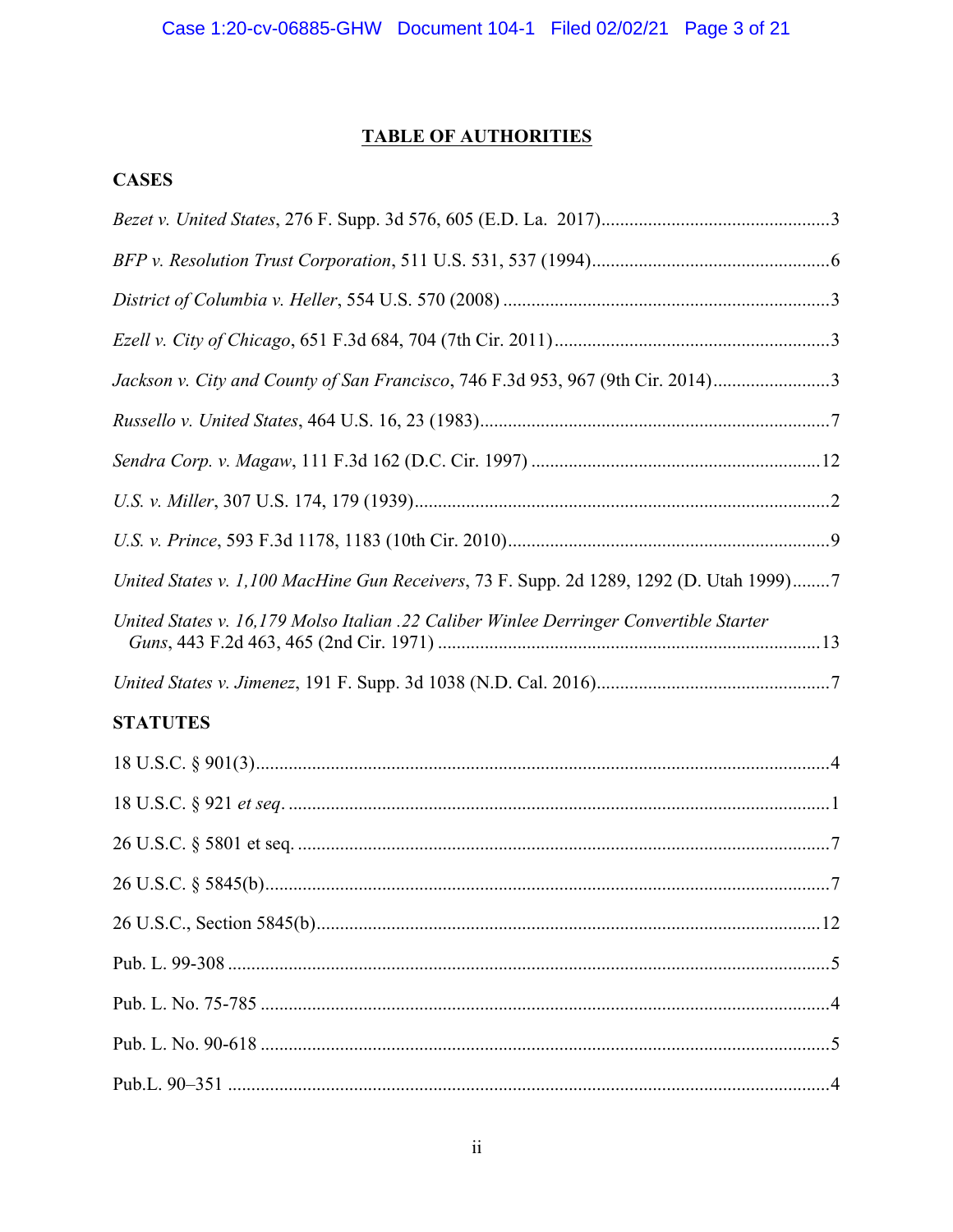# **REGULATIONS**

| <b>OTHER AUTHORITIES</b>                                                              |  |
|---------------------------------------------------------------------------------------|--|
|                                                                                       |  |
|                                                                                       |  |
|                                                                                       |  |
|                                                                                       |  |
|                                                                                       |  |
|                                                                                       |  |
|                                                                                       |  |
|                                                                                       |  |
| ATF Web Notice, "Are some items being marketed as non-firearm 'unfinished' or '80%'   |  |
|                                                                                       |  |
| Comptroller General of the United States, "Controls over Importing And Exporting      |  |
|                                                                                       |  |
| Solid Concepts 3D Prints Another Metal Gun, 'Reason', a 10mm Auto 1911," available at |  |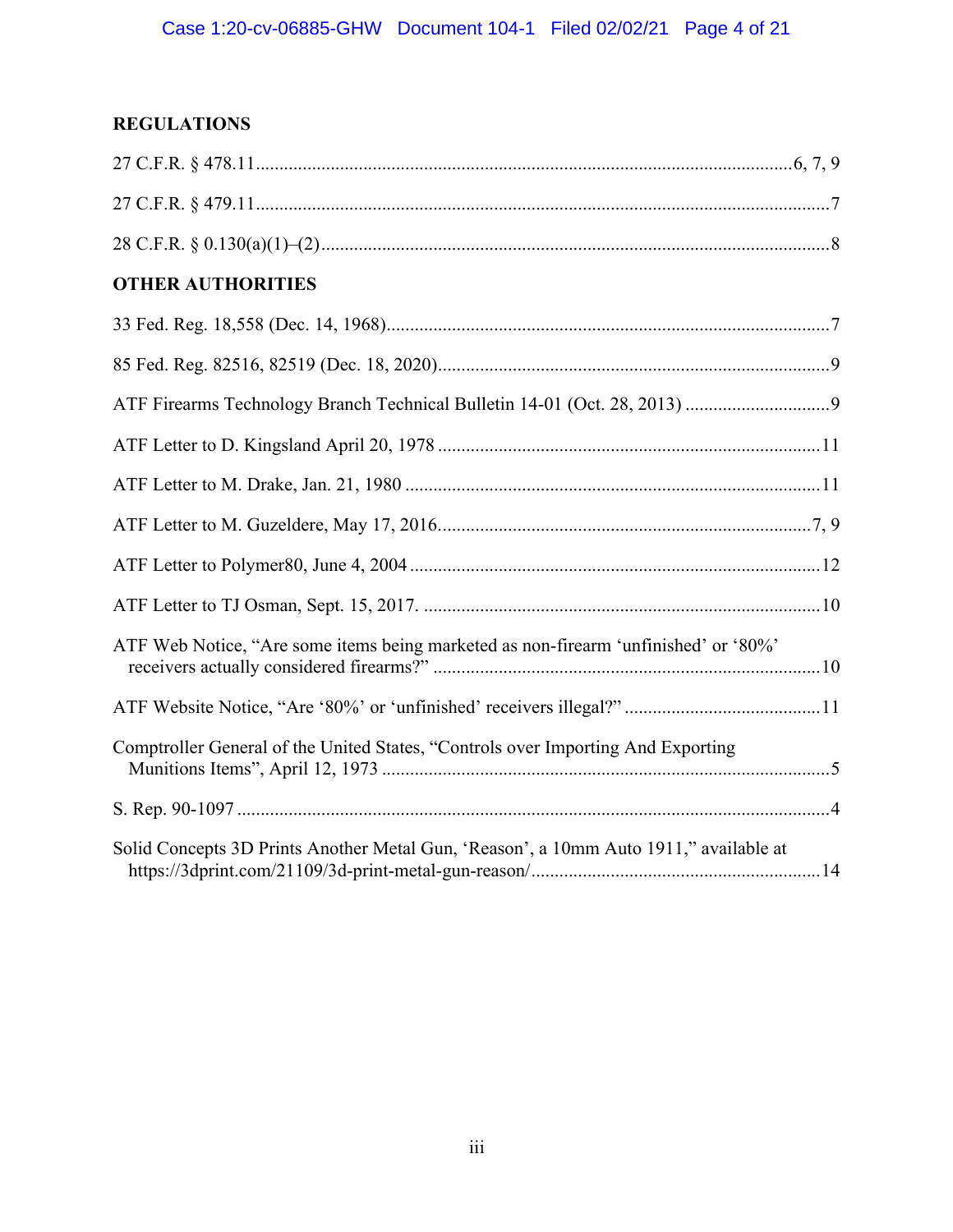## **CORPORATE DISCLOSURE STATEMENT**

Pursuant to Rule 7.1 of the Federal Rules of Civil Procedure, Plaintiff Second Amendment Foundation, Inc. ("SAF") hereby states that there is no parent corporation of SAF nor any publicly held corporation owning 10% or more of its stock.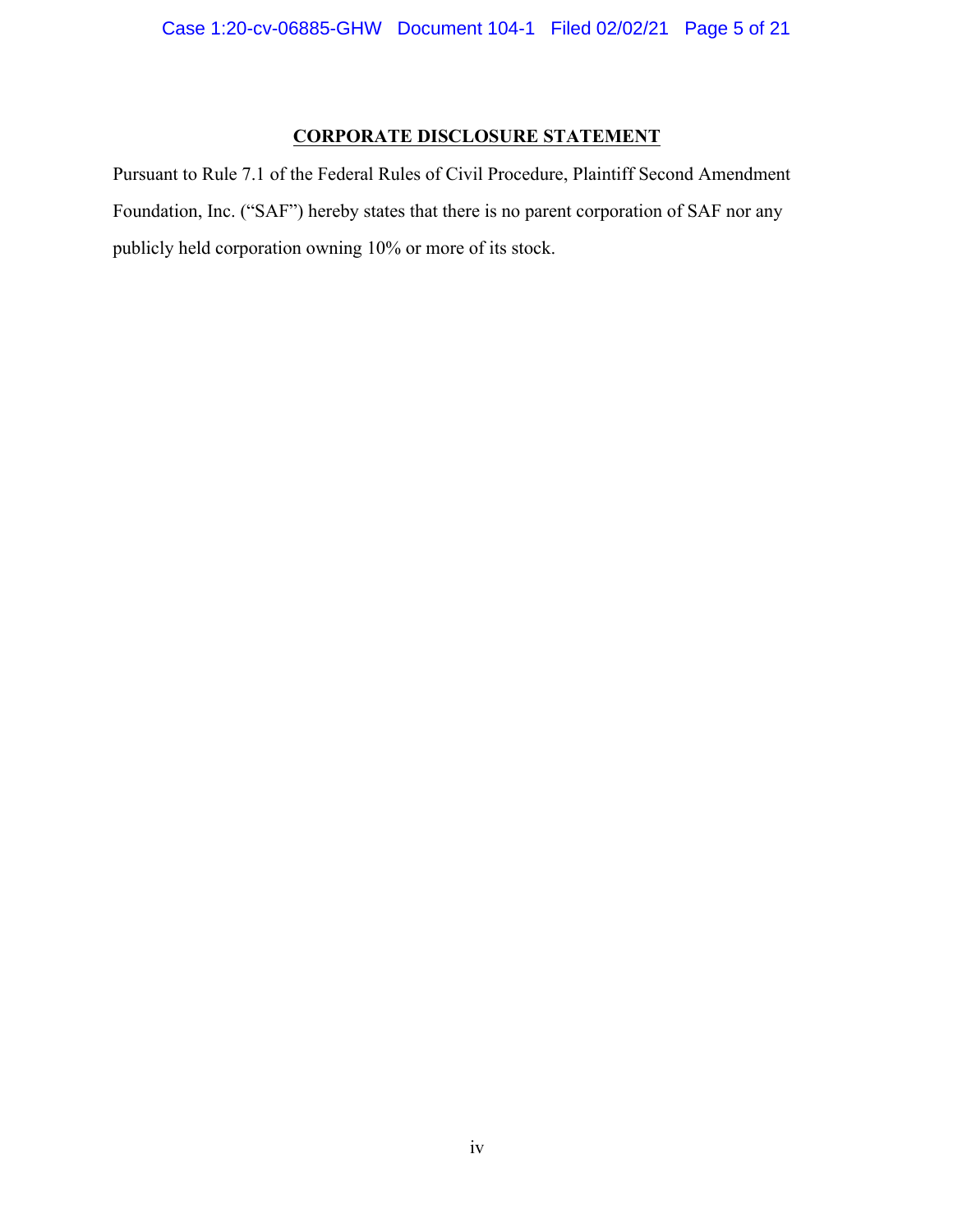#### **INTEREST OF AMICUS CURIAE**

The Second Amendment Foundation ("SAF") is a non-profit  $501(c)(3)$  membership organization that supports education, research, publications, and legal action about the right to bear arms under the Second Amendment.

The Framers of the Constitution understood the Second Amendment to protect not just the ability to possess arms, but the ability to make arms from raw materials and parts. Congress also recognized these protections in passing the Gun Control Act.

SAF comes as a friend of the Court to explain how Second Amendment protections support the government action being challenged and to show how ruling for Plaintiffs would expand federal government authority beyond the GCA to significantly diminish rights protected by the Second Amendment.

SAF also presents a quantitative assessment of the Administrative Record, which establishes how Defendants' longstanding approach to classifying frames and receivers is consistent, logical, and reasoned.

No one other than SAF and its counsel wrote or paid for this brief or parts of this brief.

#### **INTRODUCTION**

The Second Amendment protects the right to possess and to make firearms, which includes the right to acquire the raw materials and parts needed to make firearms.

Congress kept the Second Amendment in mind when it passed the Gun Control Act of 1968 ("GCA"), 18 U.S.C. § 921 *et seq*., and chose to exclude all parts except frames and receivers from GCA control. Consistent with this Congressional intent, the Bureau of Alcohol, Tobacco, Firearms, and Explosives ("ATF") long ago determined that unfinished frame and receiver blanks without any machine work or indexing have not yet reached a stage of manufacture in which they are classified as firearm frames or receivers under the GCA, and thus are not "firearms" subject to GCA control.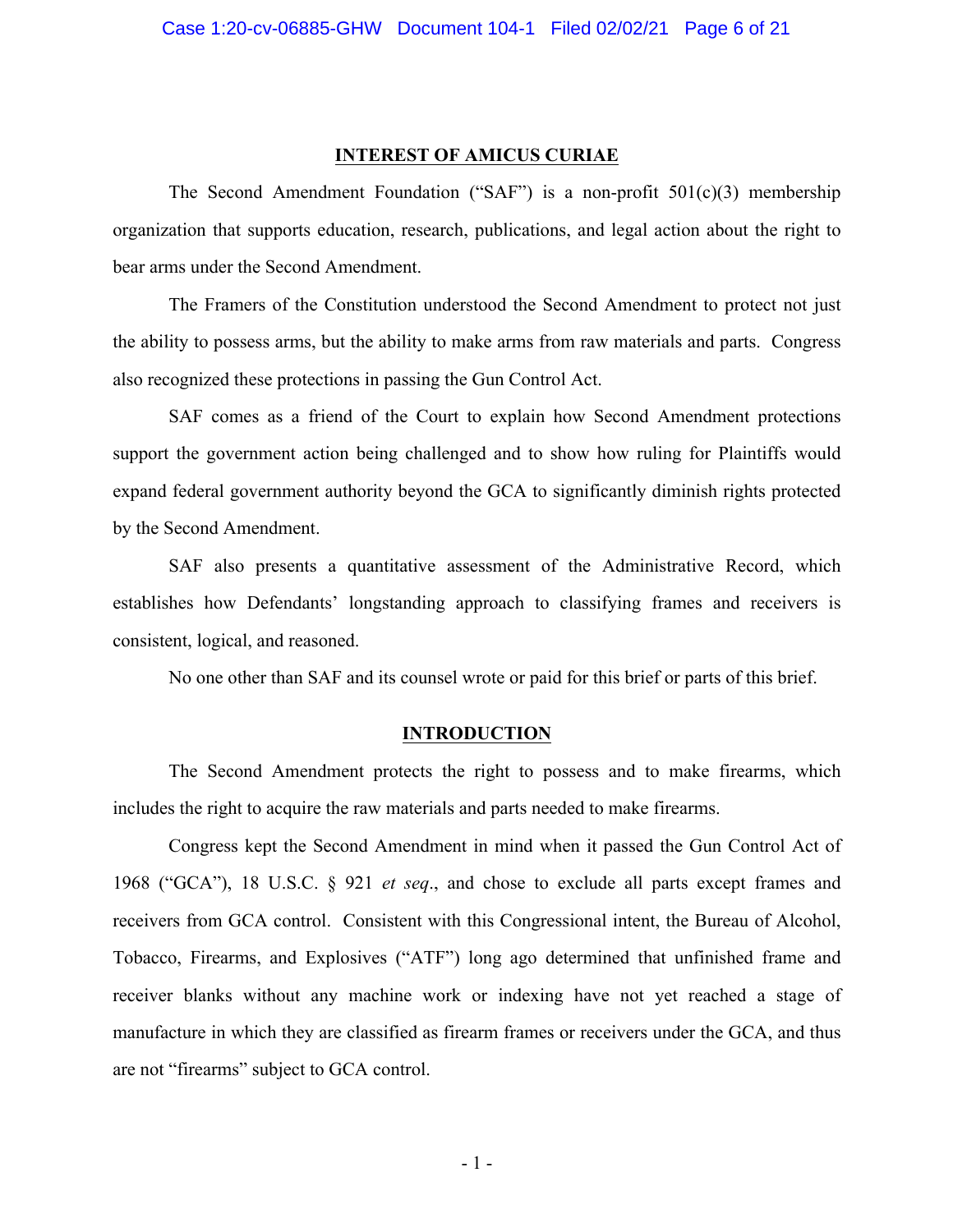#### Case 1:20-cv-06885-GHW Document 104-1 Filed 02/02/21 Page 7 of 21

In determining what specific frame or receiver blanks constitute receivers under the GCA, ATF conducts a case-by-case physical examination of respective blank samples, looking at any machine work or indexing. Despite Plaintiffs' claim to the contrary, there was no recent change to this classification approach. Rather, since at least the 1970s, ATF has issued letters classifying blanks without any machine work or indexing as not subject to GCA control. Similarly, ATF has issued letters classifying blanks with machine work or indexing of the firecontrol cavity as subject to GCA control.

Forcing ATF to adopt the new approach to classification that Plaintiffs demand would greatly expand ATF authority beyond the GCA and violate rights protected by the Second Amendment by imposing restrictions on otherwise lawful Second Amendment activity excluded from the GCA.

#### **ARGUMENT**

#### **I. The Second Amendment Right to Firearm Parts**

 $\overline{a}$ 

The Second Amendment to the United States Constitution provides: "A well regulated Militia, being necessary to the security of a free State, the right of the people to keep and bear Arms, shall not be infringed." U.S. Const. Amend. II. When they wrote this language, the Framers of the Constitution had no concept of mass production of arms or of a firearms market dominated by a few national companies.<sup>1</sup> Rather, when the Second Amendment was created, obtaining a firearm was very much a "home brew" operation. Blacksmiths and craftsmen were involved in the trade. But anyone competent with a forge and hammer might make a barrel; and anyone competent with chisels might make a gunstock. Far from being an oddity or eccentricity, individual and homemade firearms were state of the art. *See e.g., U.S. v. Miller*, 307 U.S. 174,

 $1$  Gun manufacturing as a distinct form of industry did not originate until after the Framing, and it did not take hold until well into the 19th century. Remington Arms, which boasts of being America's first gun manufacturer, was founded in 1816—in a blacksmith's shop. Colt, Winchester, and Smith & Wesson all were founded in the mid-1850s, long after the Framers were gone.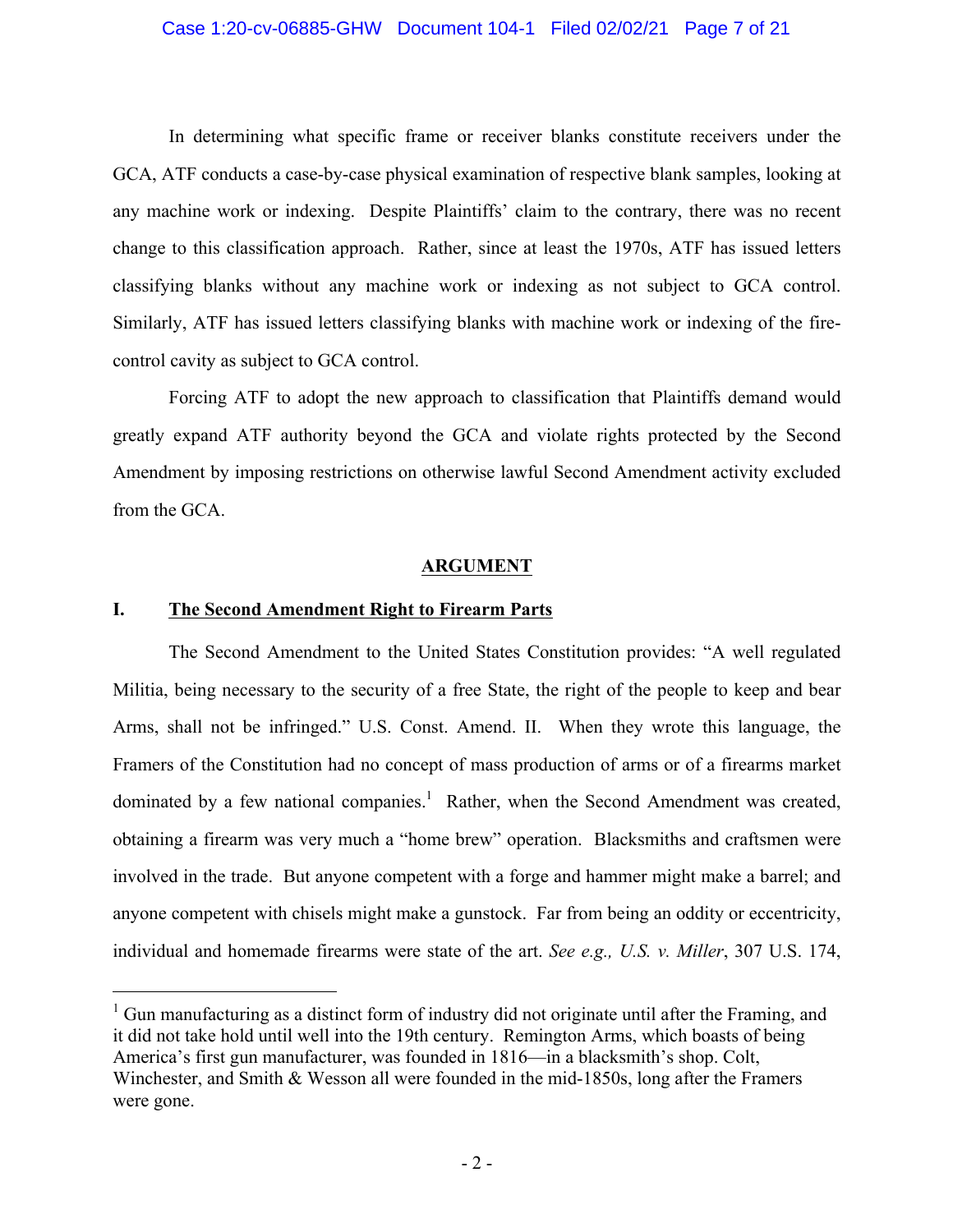#### Case 1:20-cv-06885-GHW Document 104-1 Filed 02/02/21 Page 8 of 21

179 (1939) ("[O]rdinarily when called for [militia] service [able-bodied] men were expected to appear bearing arms supplied by themselves and of the kind in common use at the time.").

Consistent with historical rights that predate the Constitution, the Supreme Court has held that the Second Amendment secures an individual right to possess firearms. *See District of Columbia v. Heller*, 554 U.S. 570 (2008). Because there is a right to possess firearms, there is, necessarily, an ancillary right to acquire them. *See e.g., Jackson v. City and County of San Francisco*, 746 F.3d 953, 967 (9th Cir. 2014) (right to possess firearms implies a corresponding right to obtain the bullets necessary to use them.); *Ezell v. City of Chicago*, 651 F.3d 684, 704 (7th Cir. 2011) ("The right to possess firearms for protection implies a corresponding right to acquire and maintain proficiency in their use…"). And at the time of the Constitution's framing, the most basic means of acquiring something was to make it.

The Second Amendment also protects a person's right to render their firearms operable. *Heller*, 554 U.S. at 630 (laws requiring that "firearms in the home be rendered and kept inoperable at all times" made "it impossible for citizens to use [firearms] for the core lawful purpose of self-defense and [was] hence unconstitutional."). Here, the core right to possess firearms would not mean much without access to the parts needed to make firearms operable. Therefore, constitutional protection logically and necessarily extends to acquiring parts necessary to the operation of a person's constitutionally-protected firearm. *See Bezet v. United States*, 276 F. Supp. 3d 576, 605 (E.D. La. 2017) (restrictions on imported parts to assemble a firearm "likely impinge on the rights of law-abiding, responsible citizens… to acquire" firearms), *aff'd* 714 F. App'x 336, 341 (5th Cir. 2017).

Consistent with Second Amendment protections, and under the current status quo, a company with an ATF determination that their blank is a not a frame or receiver (a "negative determination letter") may sell the unfinished blanks free from GCA requirements. These purchasers are generally persons who want to possess firearms for self-defense. *Heller*, 554 U.S. at 628 ("the inherent right of self-defense has been central to the Second Amendment right.").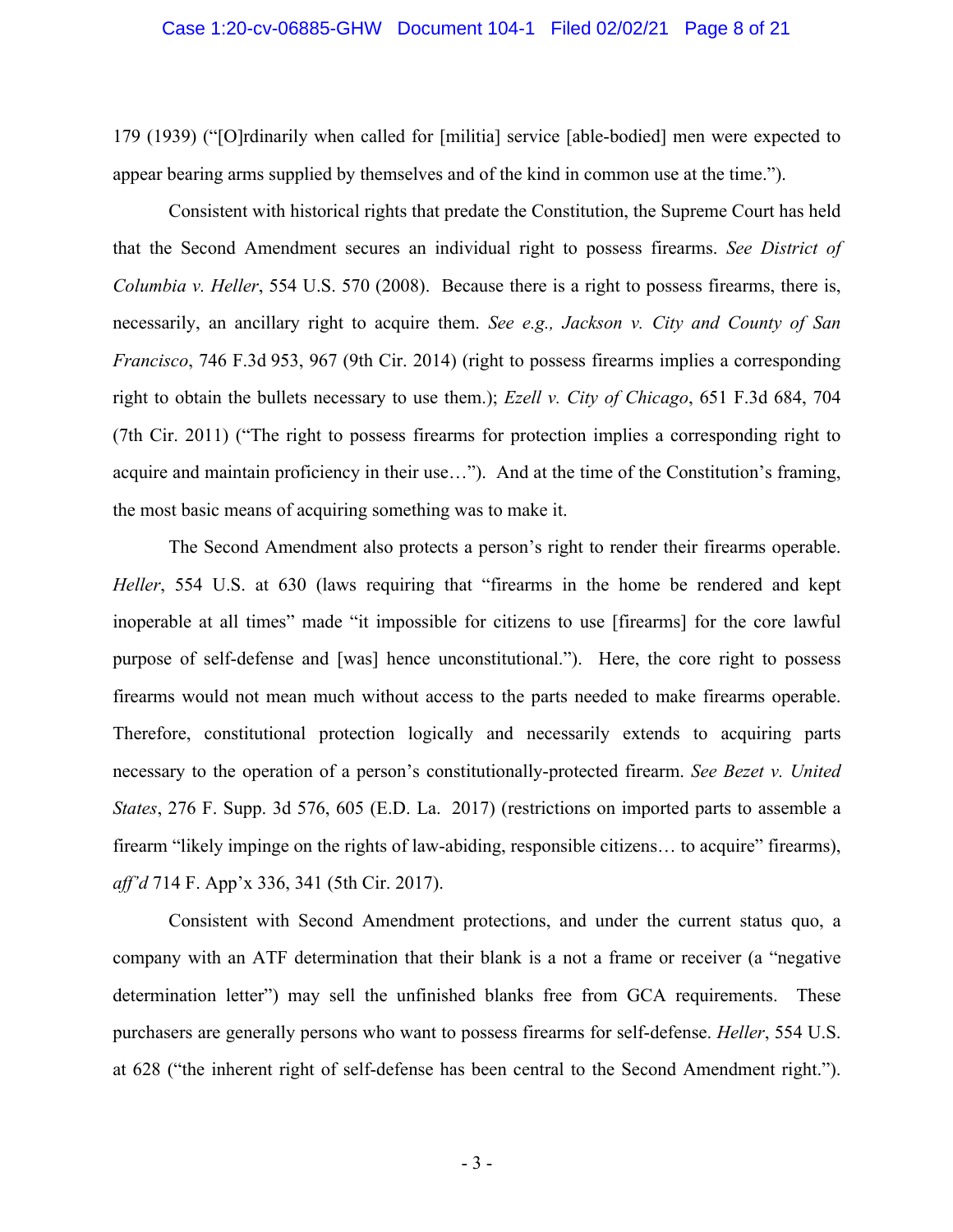They can purchase and complete unfinished frames and receivers on their own with certain tools, and can order other parts necessary to assemble a complete firearm. All these activities are protected by the Second Amendment and lawful under the GCA.

### **II. The Gun Control Act**

## **A. Congressional Deference to the Second Amendment**

In the early days of gun control, every single part of a gun was subject to regulation under the Federal Firearms Act of 1938 ("FFA"). Pub. L. No. 75-785, 52 Stat. 1250 (1938). This was because the FFA definition of "firearm" included firearm parts. *See* 18 U.S.C. § 901(3) (1964) ("any weapon . . . which is designed to expel a projectile or projectiles by the action of an explosive and a firearm muffler or firearm silencer, or any part or parts of such a weapon.").

The parts controls were overly burdensome on both the government and industry. So, in the Omnibus Crime Control and Safe Streets Act of Congress Act of 1968, Pub. L. 90–351, 82 Stat. 197 (June 19, 1968), Congress sought to minimize burdens and focus controls by removing "any part or parts" from the definition of "firearm" other than frames or receivers:

Under the present definition of 'firearm', any part or parts of such a weapon are included. It has been found that it is impractical to have controls over each small part of a firearm. Thus, the revised definition substitutes only the major parts of the firearm; that is, frame or receiver for the words 'any part or parts'.

S. Rep. 90-1097 (Apr. 29, 1968).

 $\overline{\phantom{a}}$ 

Thereafter, Congress passed the GCA in 1968, Pub. L. No. 90-618, 82 Stat. 1213 (1968), which primarily regulates conventional firearms such as pistols, shotguns, and rifles.<sup>2</sup> At Section 101 of the Act, Congress found it important to expressly note, at the beginning of the GCA:

[I]t is not the purpose of this title to place any undue or unnecessary Federal restrictions or burdens on law-abiding citizens with respect to the acquisition, possession, or use of firearms appropriate to the purpose of hunting, trapshooting, target shooting, personal protection, or any other lawful activity, and that this title

<sup>&</sup>lt;sup>2</sup> The National Firearms Act ("NFA"), 26 U.S.C. § 5801 et seq., regulates sawed off shotguns, machineguns, and other narrow classes of more unusual firearms.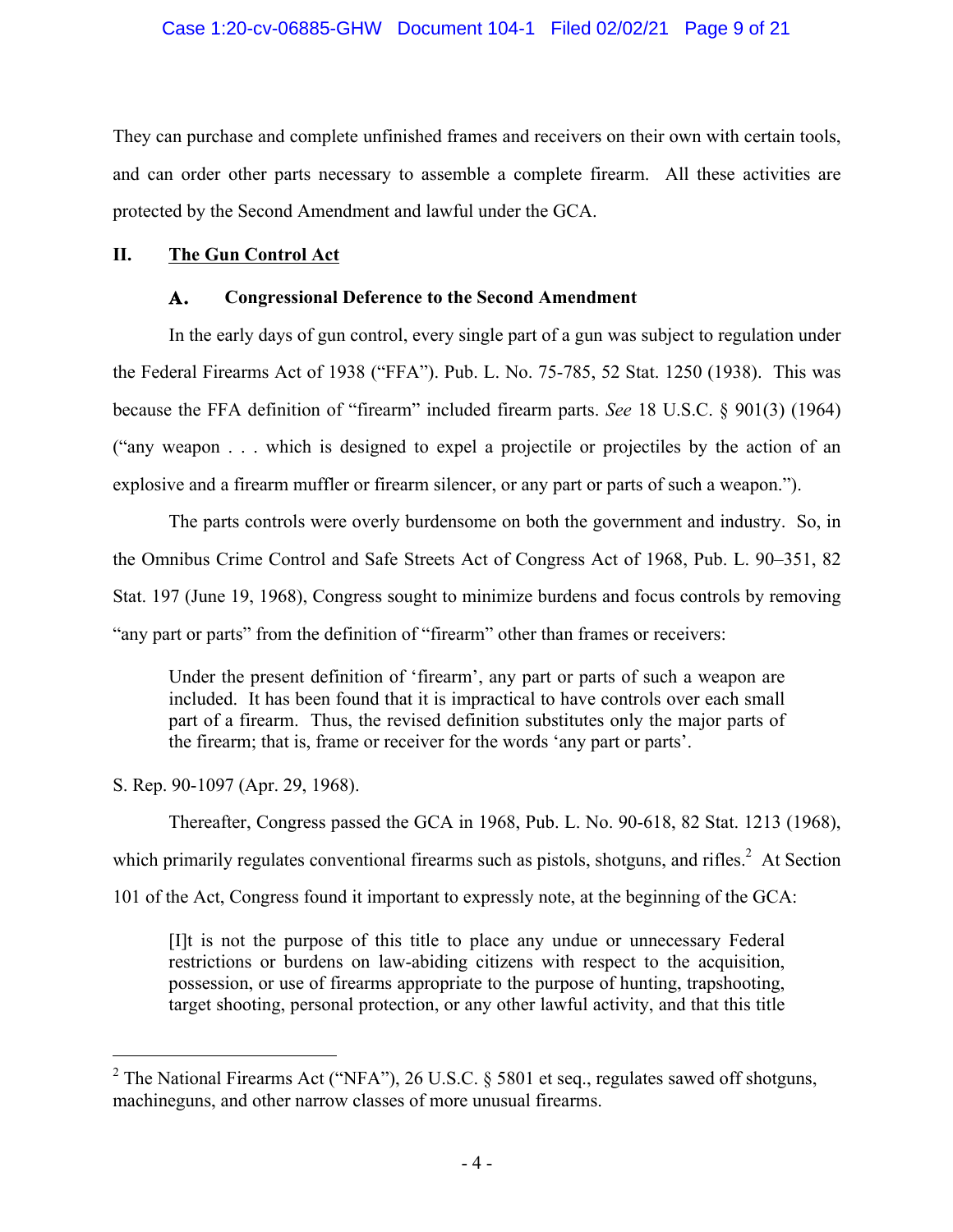**is not intended to** discourage or eliminate the private ownership or use of firearms by law-abiding citizens for lawful purposes, or **provide for the imposition by Federal regulations of any procedures or requirements other than those reasonably necessary to implement and effectuate the provisions of this title.**

Pub. L. No. 90-618, § 101, 82 Stat. 1213 (emphasis added).

Congress reaffirmed its deference to Second Amendment protections in later amendments to the GCA by the Firearms Owners' Protection Act. Pub. L. 99-308, § 1, 100 STAT. 449, 456 (1986) ("[A]dditional legislation is required to reaffirm the intent of the Congress, as expressed in section 101 of the Gun Control Act of 1968, that 'it is not the purpose of this title to place any undue or unnecessary Federal restrictions or burdens on law-abiding citizens with respect to the ... possession ... of firearms appropriate to the purpose of ... lawful activity…'" (quoting Pub. L. No. 90-618, § 101, 82 Stat. at 1213)).

Consistent with the limited authority conferred by Congress under the GCA, ATF's implementing regulations do not prohibit law-abiding citizens from making firearms otherwise subject to the GCA for their own use. *See e.g.,* Administrative Record, Dkt. No. 60 (hereinafter, referenced by ATF Bates numbers) at ATF0302 ("it is completely legal for a law-abiding citizen to manufacture his or her own firearm."); *see also* https://www.atf.gov/firearms/qa/what-atfdoing-regards-people-making-their-own-firearms (last visited Jan. 31, 2021) ("An individual may generally make a firearm for personal use.").

Further consistent with the GCA and the Second Amendment, ATF does not seek to control parts other than frames and receivers that have reached a certain stage of manufacture. *See e.g.*, Comptroller General of the United States, "Controls over Importing And Exporting Munitions Items", April 12, 1973, p. 50 ("Only complete firearms and frames or receivers for these firearms come under the Gun Control Act controls."), www.gao.gov/assets/210/200273.pdf (last visited Jan. 31, 2021).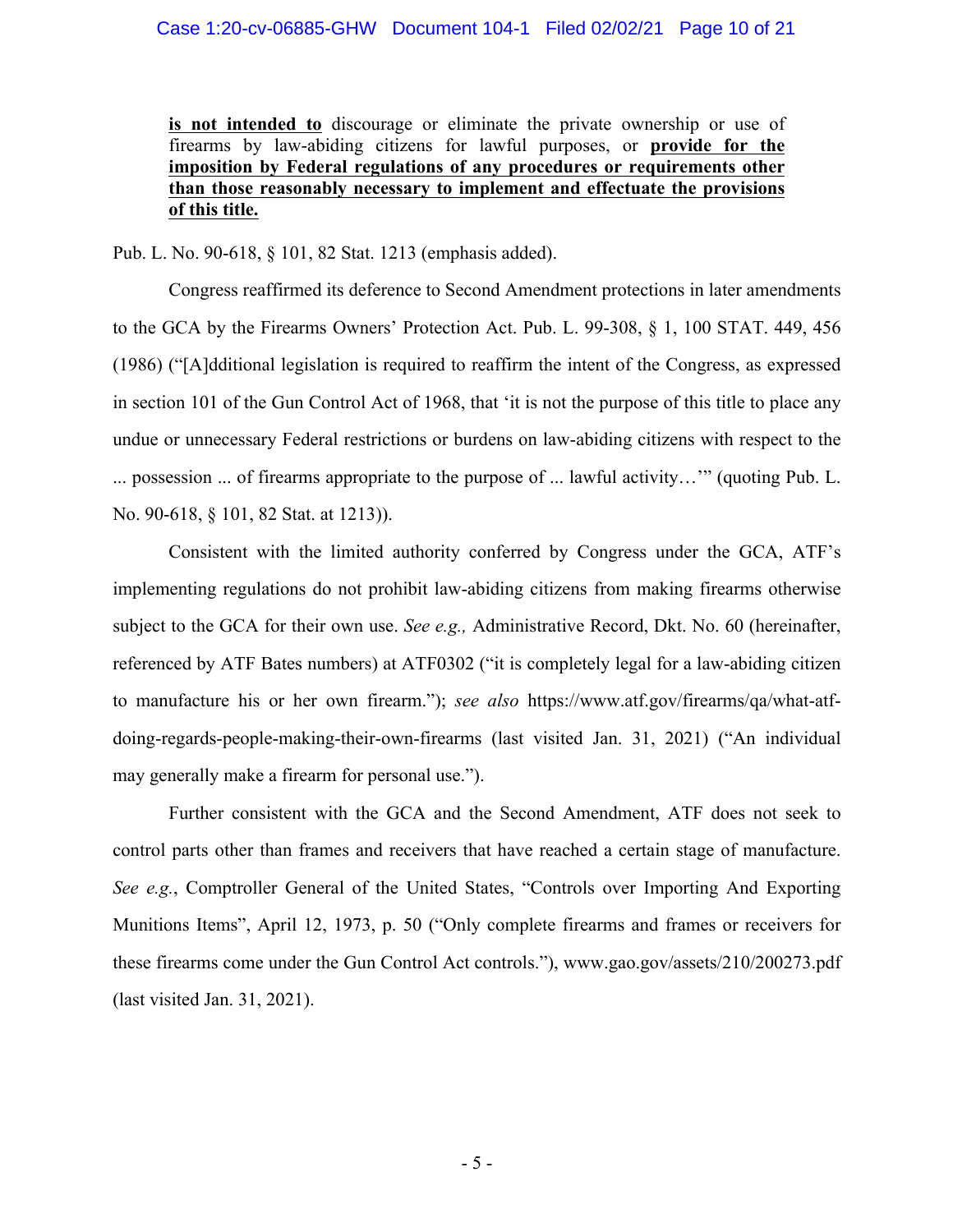## **B. Definition of "Firearm"**

As defined by the GCA and ATF regulations, the term "firearm" consists of the following:

(A) any weapon (including a starter gun) which will or is designed to or may readily be converted to expel a projectile by the action of an explosive;

(B) the frame or receiver of any such weapon;

(C) any firearm muffler or firearm silencer; or

(D) any destructive device.

18 U.S.C. § 921(a)(3); 27 C.F.R. § 478.11.

Plaintiffs claim that the GCA defines a "firearm" to include "the frame of a handgun, or the receiver of a long gun—so long as that building block was 'designed to' or could 'readily be converted' into a functional weapon." Dkt. 1 at **¶** 8. However, the "designed to" and "readily be converted" language at subparagraph (A) of the GCA "firearm" definition does not apply to a frame or receiver at subparagraph (B) because:

- Subparagraph (A) of the definition refers to "any weapon" "designed to or [that] may readily be converted" and a frame or receiver is not a weapon.
- Frames and receivers are not "designed to" expel a projectile, but are designed for assembly with other parts to create a weapon designed to expel a projectile.
- Frames and receivers may not "readily be converted" to expel a projectile. Rather, frames and receivers are assembled with other parts to create a functioning firearm that can expel a projectile.

In addition, applying the "readily be converted" language for weapons at subparagraph (A) to frames and receivers identified at subparagraph (B) is contrary to Congressional intent behind creating a separate subparagraph for frames and receivers. *See BFP v. Resolution Trust Corporation*, 511 U.S. 531, 537 (1994) ("[I]t is generally presumed that Congress acts intentionally and purposely when it includes particular language in one section of a statute but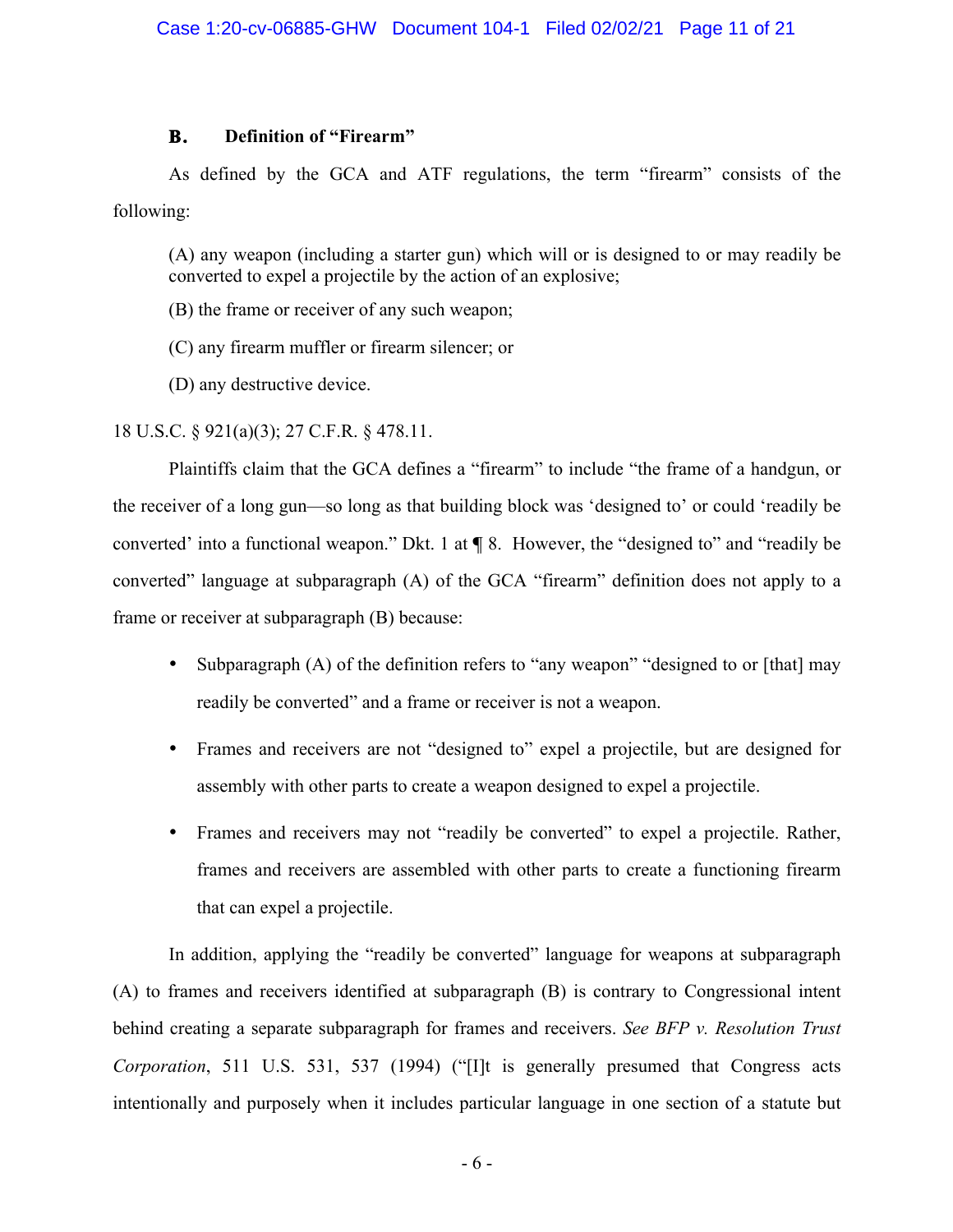omits it in another,") (internal quotation and citation omitted); *Russello v. United States*, 464 U.S. 16, 23 (1983) ("[W]here Congress includes particular language in one section of a statute but omits it in another section of the same Act, it is generally presumed that Congress acts intentionally and purposely in the disparate inclusion or exclusion.") (internal quotation and citation omitted).

## **C. Definition of "Frame or Receiver"**

Contemporaneously with the enactment of the GCA, ATF implemented a regulatory definition of "frame or receiver" based on known Congressional intent. 33 Fed. Reg. 18,558 (Dece. 14, 1968). As explained by ATF:

As early as 1964, Congress determined that the regulation of each firearm part was impractical and sought to regulate and require serialization of only the most important part of a firearm, the receiver. Thus, in the Gun Control Act of 1968 (GCA), Congress included the "frame" or "receiver" within the definition of "firearm". However, Congress did not define the terms "firearm frame" or "firearm receiver".

ATF Letter to M. Guzeldere, May 17, 2016, ATF0661-0666 at ATF663.

 $\overline{a}$ 

Under the ATF definition, a "frame or receiver" means "[t]hat part of a firearm which provides housing for the hammer, bolt or breechblock, and firing mechanism, and which is usually threaded at its forward portion to receive the barrel." 27 C.F.R. § 478.11; *see also United States v. Jimenez*, 191 F. Supp. 3d 1038, 1041 (N.D. Cal. 2016) ("This means a receiver must have the housing for three elements: hammer, bolt or breechblock, and firing mechanism."). For years, ATF has applied this definition in classification letter determinations under both the GCA and the NFA. 3

 $3$  ATF regulation under the NFA presents an analogous situation where, same as the term "firearm" in the GCA, the term "machinegun" under the NFA is also defined to include the "frame or receiver of any such weapon." 26 U.S.C. § 5845(b). And frames and receivers are defined by the ATF in implementing the NFA the same as they are defined in implementation of GCA—i.e., as "[t]hat part of a firearm which provides housing for the hammer, bolt or breechblock and firing mechanism, and which is usually threaded at its forward portion to receive the barrel." 27 C.F.R. § 479.11; *see also United States v. 1,100 Machine Gun Receivers*,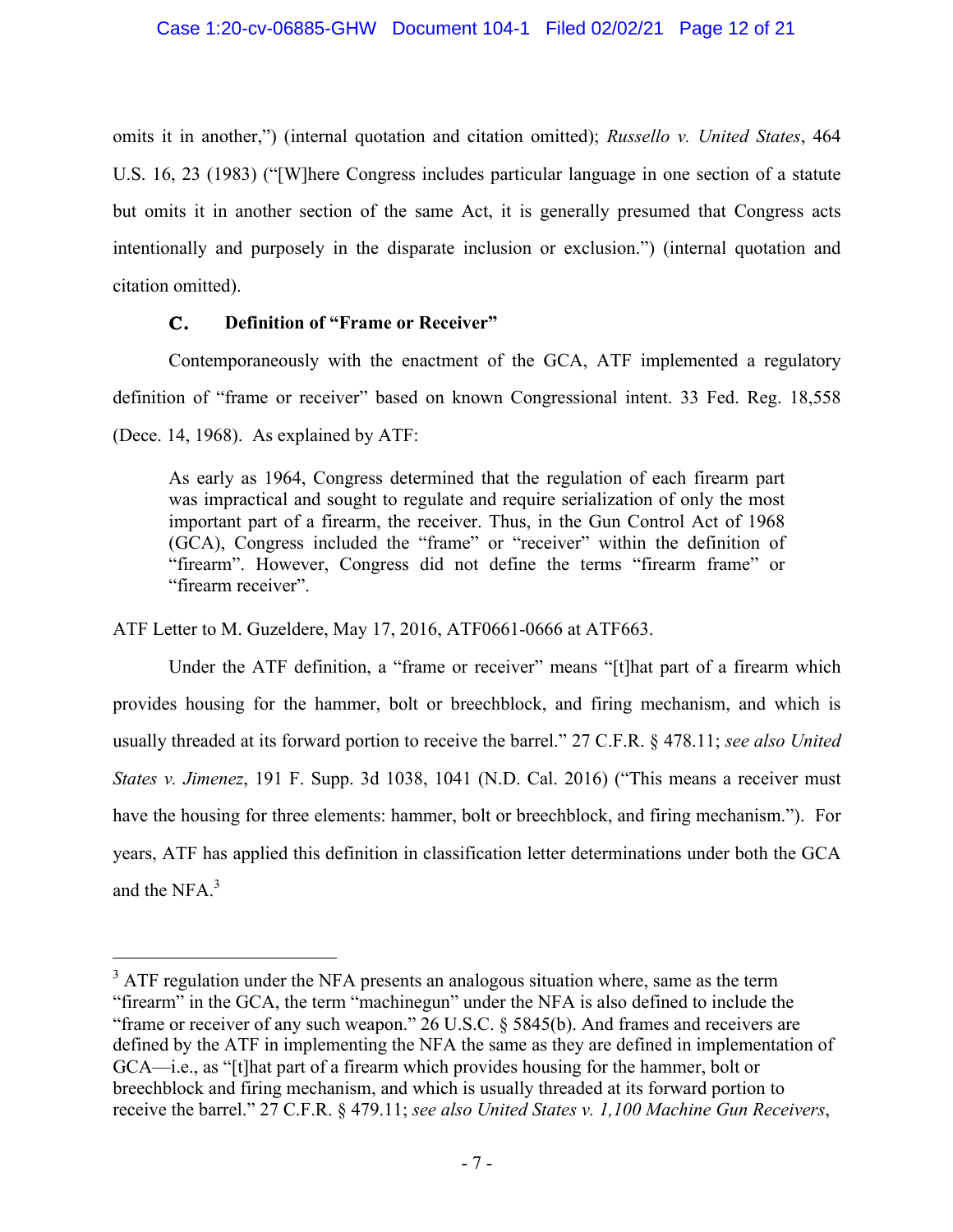#### **III. ATF Classifications of Unfinished Frame and Receiver Blanks**

The Attorney General is responsible for enforcing the GCA and NFA and has delegated responsibility for administering and enforcing these statutes to the ATF Director, subject to the direction of the Attorney General and the Deputy Attorney General. *See* 28 C.F.R. § 0.130(a)(1)– (2). The ATF Director delegated the authority to classify firearms pursuant to the GCA and NFA to the ATF's Firearms Technology Criminal Branch and the Firearms Technology Industry Services Branch, within the Firearms and Ammunition Technology Division ("FATD").

FATD supports the firearms industry and the general public by, among other things, responding to technical inquiries, and by testing and evaluating firearms samples submitted to ATF for classification under the GCA, the NFA, and the Arms Export Control Act ("AECA"), 22 U.S.C.  $\S$  2778, et seq.<sup>4</sup> There is no requirement that the firearms industry or the public submit firearms to ATF for assessment of the firearm's proper classification. However, many manufacturers submit requests for classification to ensure compliance with any applicable GCA and NFA requirements.

FATD classification reviews of frames and receivers involve a high level of technical expertise wherein ATF examiners perform detailed examinations and, at times, testing of blank samples submitted for review. The ATF examiners look for any drilling, carving, or other machining and any indexing of the fire-control housing to determine whether an unfinished blank is classified as a frame or receiver, and thus a firearm under the GCA or NFA.

As recently explained by Defendant ATF, FATD uses the following procedure to ensure consistency in its classifications:

A firearm voluntarily submitted to FTISB for classification is assigned to a Firearms Enforcement Officer ("FEO") who evaluates the firearm. This may include disassembly, test-firing, or other processes necessary to determine

 $\overline{a}$ 

<sup>73</sup> F. Supp. 2d 1289, 1292 (D. Utah 1999) ("The definition of receiver under [former] 27 C.F.R. § 178.112 applies to both the Gun Control Act and the National Firearms Act.").

 $4 \text{ Among other things, the AECA controls the import and export of firearms and other defense.}$ articles designated by ATF and the U.S. Department of State on respective agency control lists.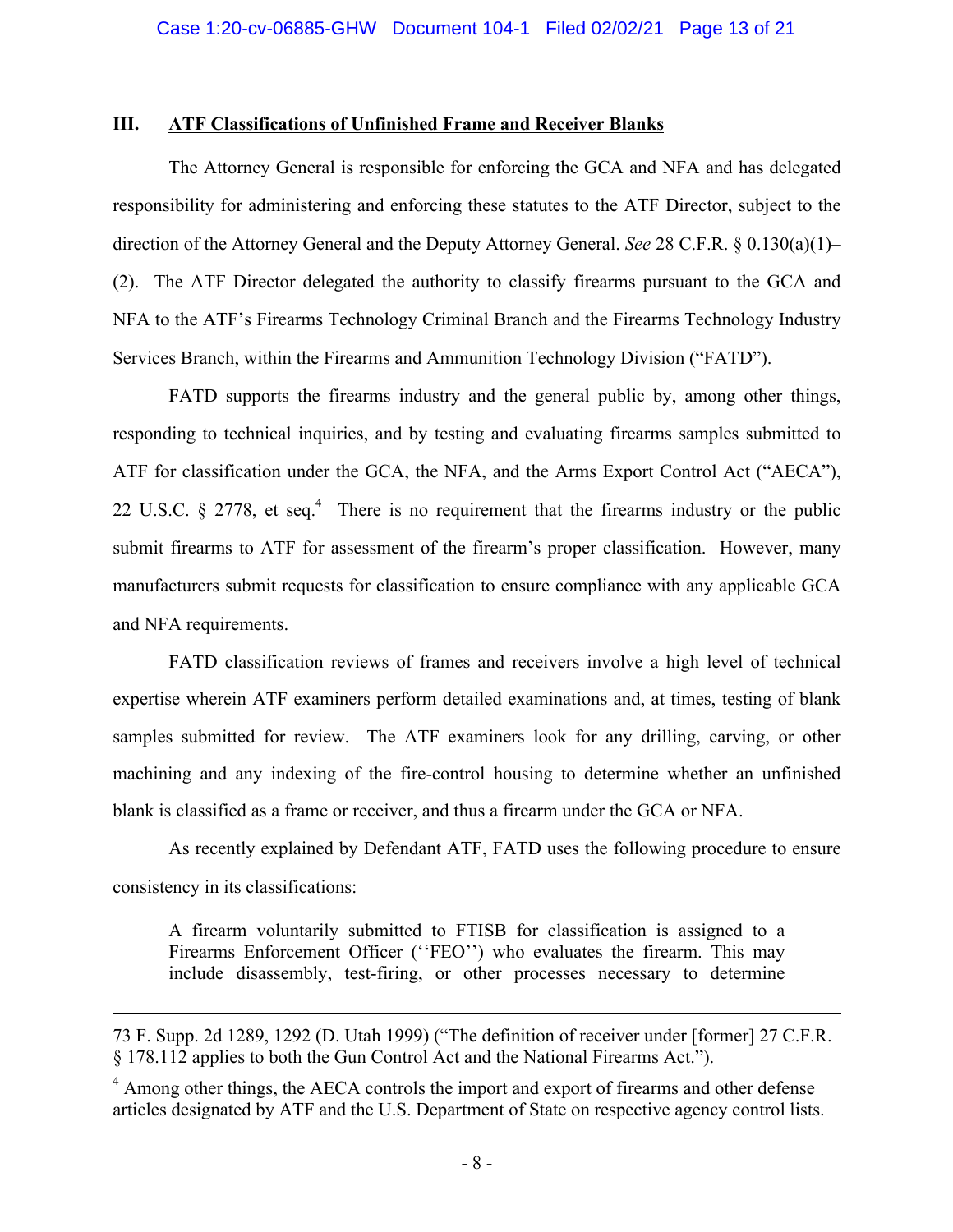whether a submission falls under the purview of the NFA, GCA, or AECA. That FEO produces a draft report and that report is peer reviewed by another qualified FEO, and includes a review of the steps taken in the evaluation, the analysis and the conclusions. Therefore, it is not the case that a single FEO is solely responsible for a particular classification. Because of this, prior to any necessary legal review and before the classification letter is signed and finalized, at least two FEOs have reviewed the submission. … After the review by two FEOs, the classification is then reviewed by the Chief, FTISB, to further ensure consistency.

85 Fed. Reg. 82516, 82519 (Dec. 18, 2020).

## **A. Classification of Frames and Receivers Focuses on Stage of Manufacture.**

As explained by ATF:

The definition [of "frame or receiver" does not address the point at which an item becomes a "firearm frame" or a "firearm receiver." The definition of "firearm frame or receiver" therefore **describes "what" and not "when**."

Guzeldere Letter at ATF0663.

Under ATF's definition of "frame or receiver", a receiver blank with no machining of any kind performed in the area of the trigger/hammer (fire-control) recess (or cavity) and no indexing (i.e., markings that delineate machining points for the fire-control cavity) has not reach a state of manufacture in which it is classified as a receiver, and thus, is not a firearm. 27 C.F.R. § 478.11. It is only once the cavity is machined and/or indexed, that a blank may be considered a frame or receiver of a firearm, and thus a firearm. "Until that time, it is not even a true component of a firearm, only a potential component of a firearm." *U.S. v. Prince*, 593 F.3d 1178, 1183 (10th Cir. 2010). As further explained and illustrated in ATF Firearms Technology Branch Technical Bulletin 14-01:

[A]n AR-15 type receiver which has no machining of any kind performed in the area of the trigger/hammer (fire-control) recess (or cavity) might not be classified as a firearm. Such a receiver could have **all** other machining operations performed, including pivot-pin and takedown-pin hole(s) and clearance for the takedown-pin lug, but must be completely solid and un-machined in the firecontrol recess/cavity area.

ATF Firearms Technology Branch Technical Bulletin 14-01 (Oct. 28, 2013), ATF0272- 0283 at ATF0272 (emphasis in original).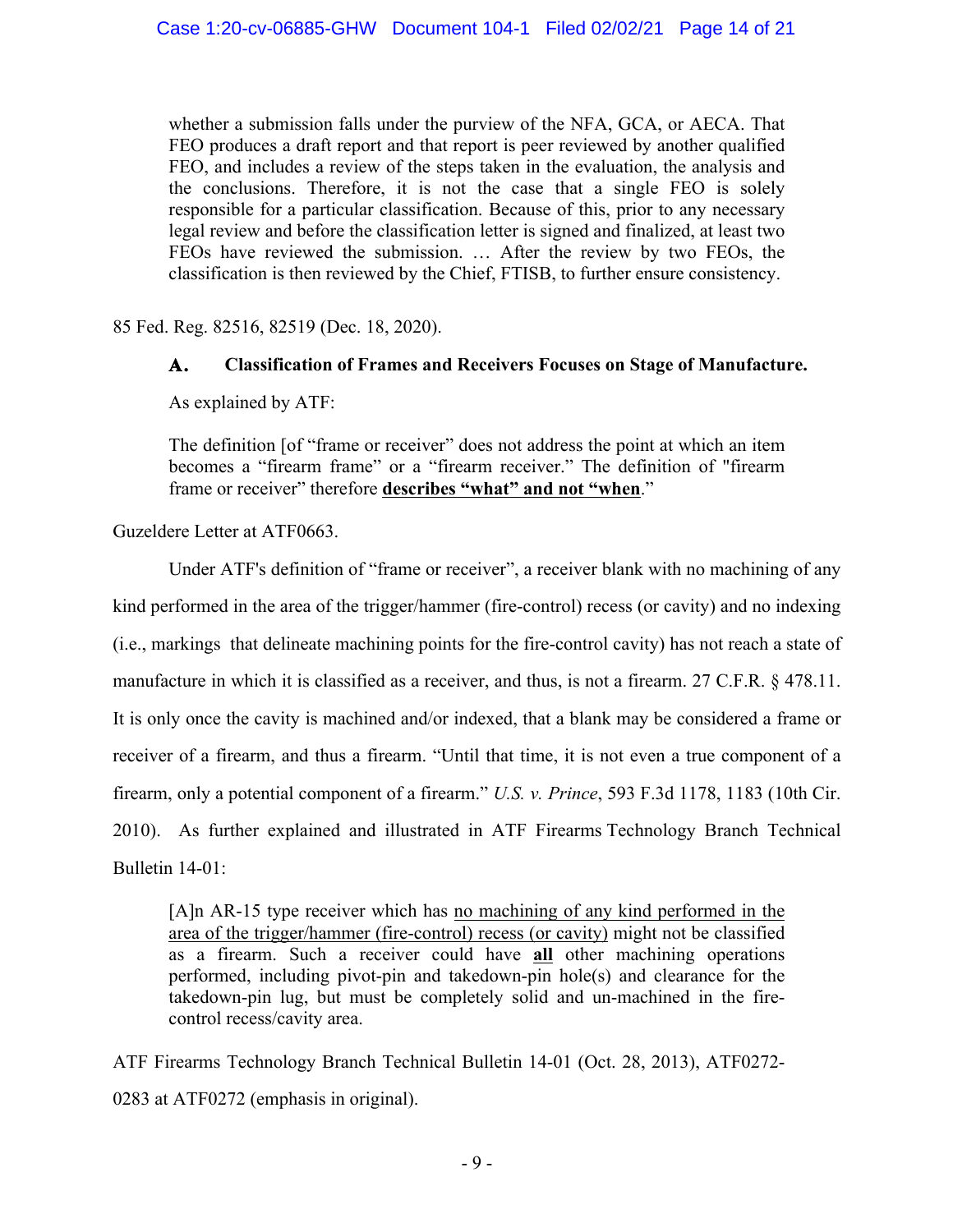Handgun frames go through a similar case-by-case analysis in which the stage of manufacture determines outcome of the analysis. For example, ATF determined that 1911-type frame blanks have reached a stage of manufacture to be classified a "firearm" under the GCA when presented in any one of the following configurations:

- 1. The slide rails are completed or indexed.
- 2. The barrel seat and barrel lug area are solid, unmilled, unmachined, and unindexed; and
	- a. The hammer pivot pin hole is completed or indexed, and
	- b. The sear pivot pin hole is completed or indexed.
	- [*one pin hole or the other may be completed or indexed*]
- 3. The barrel seat and barrel lug area is milled, machined or indexed; and
	- a. The hammer pivot pin hole is completed or indexed, or

b. The sear pivot pin hole is completed or indexed. [*neither pin hole may be completed or indexed*]

ATF Letter to TJ Osman, Sept. 15, 2017, at ATF0411-0414.

 $\overline{a}$ 

Not all unfinished blanks are excluded from the GCA. *See e.g.*, ATF Web Notice, "Are some items being marketed as non-firearm 'unfinished' or '80%' receivers actually considered firearms?", ATF0311 ("In some cases, items being marketed as 'unfinished' or '80%' receivers do actually meet the definition of a 'firearm' as defined in the Gun Control Act (GCA)"). For years, ATF has issued classification determinations finding that certain unfinished frame and receiver blanks are subject to the GCA based on the extent of machining completed or indexing present. 5

<sup>5</sup> *See e.g.*, ATF0001-0002, ATF0011, ATF0022, ATF0047-0048, ATF0049, ATF0050, ATF0051-0052, ATF0057, ATF0058-0059, ATF0060-0061, ATF0062-0063, ATF0064, ATF0067-0068, ATF0069-0070, ATF0071-0072, ATF0073-0074, ATF0075-0078, ATF0079- 0080, ATF0081-0082, ATF0083-0084, ATF0085-0086, ATF0087-0088, ATF0089-0094, ATF0096-0097, ATF0098, ATF0099-0100, ATF0103-0105, ATF0106-0111, ATF0112-0115, ATF0119-0120, ATF0121-0122, ATF0123-0128, ATF0129-0130, ATF0131-0132, ATF0133- 0135, ATF0136-0145, ATF0156-0158, ATF0161-0166, ATF0167-0168, ATF0169-0170, ATF0171-0172, ATF0173-0175, ATF0176-0178, ATF0179-0181, ATF0182-0184, ATF0185- 0187, ATF0188-0189, ATF0190-0192, ATF0193-0194, ATF0219-0221, ATF0222-0224,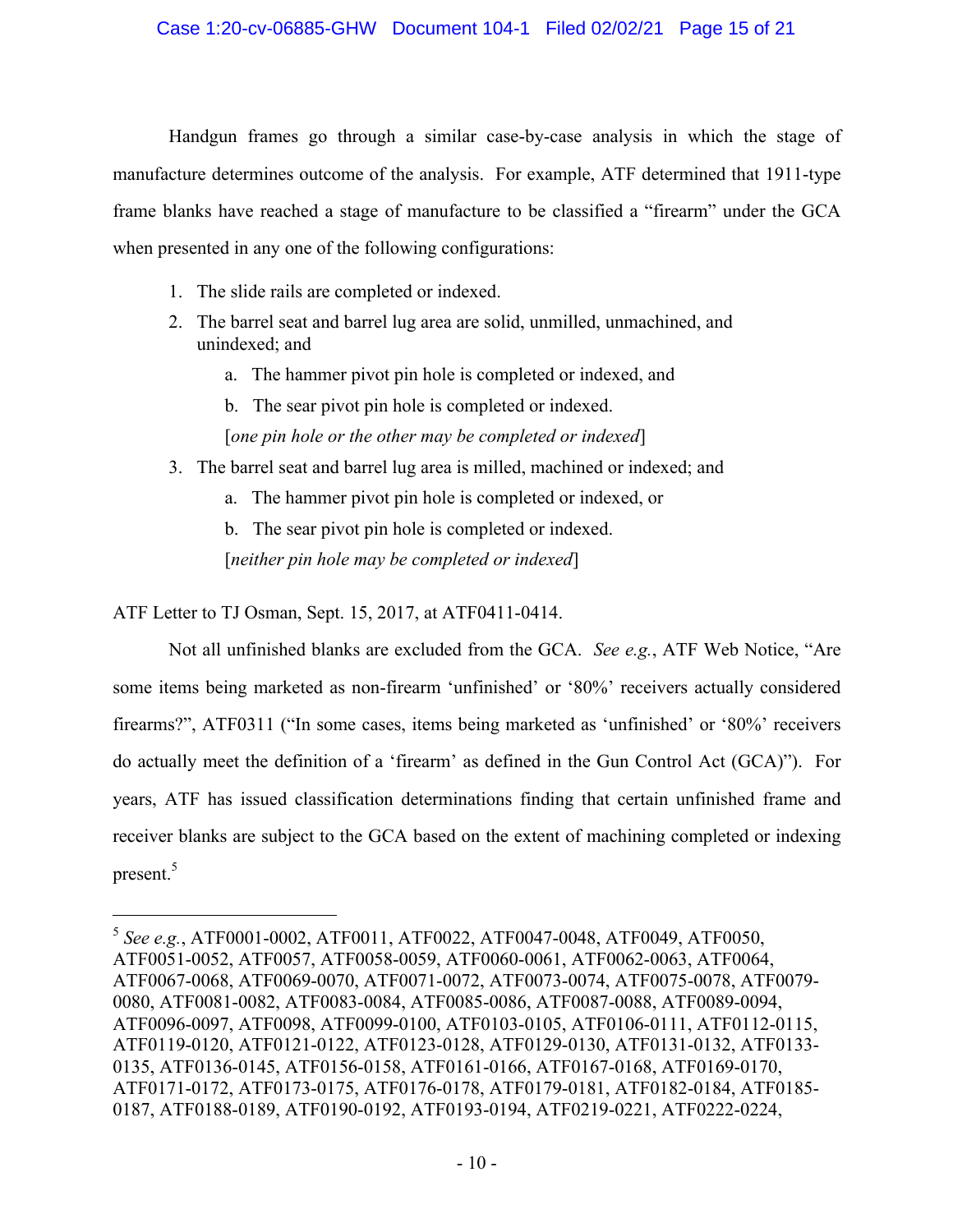## **B. The Current ATF Classification Approach is Longstanding.**

Plaintiffs claim that ATF's position on unfinished receiver blanks is less than 6 years old (Dkt. 1 at **¶** 8) and conflicts with ATF's prior positions. But, as correctly noted by ATF in it's Motion for Summary Judgment: "over the past several decades ATF has consistently focused on the degree of machining a device has undergone (and hence its degree of completeness) in order to determine whether the device is a firearm." Dkt. 98 at 7.

In fact, ATF has recognized that the GCA does not authorize control of certain unfinished frame and receiver blanks based on stage of manufacture since at least the 1970s. For instance, in a 1978 classification letter, ATF found:

Our examination reveals that Item 2, the rough frame, is not a firearm as defined. However, Item 3, the machined frame, has reached a stage of manufacture such that it may be readily converted to functional condition.

ATF Letter to D. Kingsland April 20, 1978, ATF0001-0002, at ATF0001; *see also*, ATF Letter to M. Drake, Jan. 21, 1980, at ATF0011 ("A 'piece of metal' is considered to be a firearm receiver and subject to the provisions of the Gun Control Act of 1968 (GCA) at such time as it reaches a stage in manufacture where it can be readily converted to a functional condition."); ATF Website Notice, "Are '80%' or 'unfinished' receivers illegal?", ATF0312-0313 at ATF0312 ("ATF has long held that items such as receiver blanks, 'castings' or 'machined

ATF0225-0228, ATF0229-0247, ATF0253-0259, ATF0314-0320, ATF0342-0343, ATF0411- 0414, ATF0422-0423, ATF0424-0425, ATF0426-0427, ATF0428-0429, ATF0430-0431, ATF0432-0433, ATF0436-0437, ATF0438-0441, ATF0445-0448, ATF0449-0450, ATF0451- 0452, ATF0453-0454, ATF0455-0456, ATF0457-0458, ATF0459-0461, ATF0462-0463, ATF0464-0466, ATF0460-0470, ATF0471-0475, ATF0479-0480, ATF0481-0482, ATF0487- 0495, ATF0500-0503, ATF0504-0506, ATF0507-0510, ATF0511-0515, ATF0516-0519, ATF0520-0522, ATF0523-0527, ATF0528-0529, ATF0530-0532, ATF0533-0535, ATF0536- 0540, ATF0541-0542, ATF0543-0545, ATF0546-0547, ATF0548-0550, ATF0551-4553, ATF0554-4555, ATF0556-0557, ATF0558-0560, ATF0561-0563, ATF0564-0572, ATF0573- 0579, ATF0591-0595, ATF0596-0598, ATF0601-0602, ATF0603-0607, ATF0608-4609, ATF0610-0612, ATF0620-0652, ATF0657-0658, ATF0668-0672.

 $\overline{a}$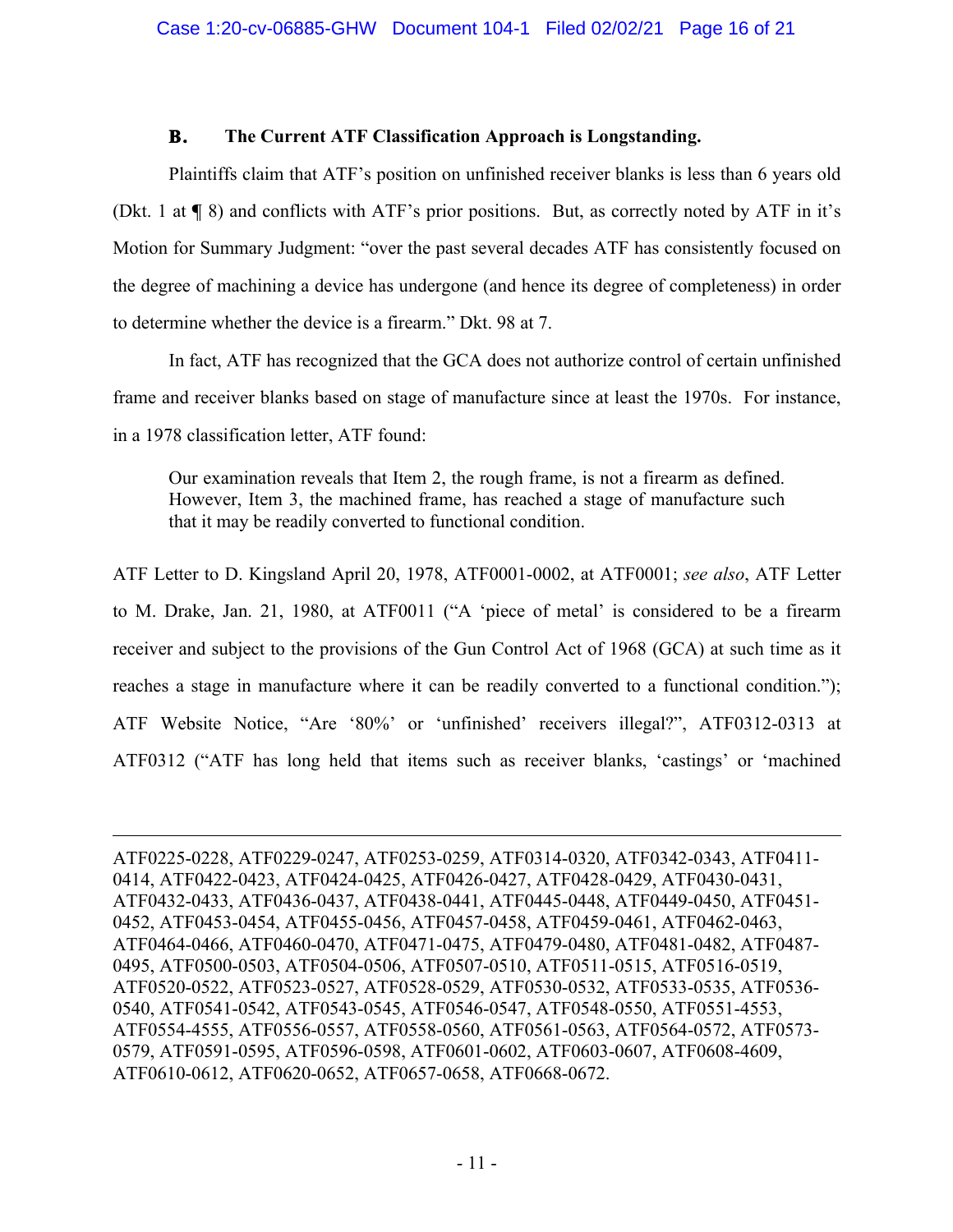#### Case 1:20-cv-06885-GHW Document 104-1 Filed 02/02/21 Page 17 of 21

bodies' in which the fire-control cavity area is completely solid and un-machined have not reached the 'stage of manufacture' which would result in the classification of a firearm according to the GCA.").

Technical Bulletin 14-01, noted above, is another example of the many documents that reiterates ATF's longstanding approach to classifying unfinished receiver blanks wherein certain unfinished receiver blanks have not reached a stage of manufacture where they are frames or receivers under the GCA.<sup>6</sup> As further shown below, ATF made the vast majority of these classifications without noting the time necessary to complete an unfinished frame or receiver.

## **C. Time to Completion Has Never Been the Test.**

 $\overline{a}$ 

Time to completion was a factor considered by ATF in a very small subset of classifications. However, for decades, stage of manufacture—i.e., the presence of machining or indexing—has and continues to serve as the primary and decisive factor in ATF classification determinations.

More specifically, SAF assessed the 118 frame and receiver classification determinations provided in the Administrative Record and found that 78 resulted in an ATF classification of GCA/NFA control, 34 resulted in classifications that items were not GCA/NFA controlled, and 6 involved more than one item with split determinations on control.

Of the 118 determinations, 114 were based on ATF's examination of milling performed on the receiver cavity and/or the presence of indexing. Only 7 considered time to completion/assembly as a factor in classifying an unfinished receiver blank—all but one of which were premised on stage of manufacture/machining performed on the sample provided for

 $6$  Same as in classifications under the GCA, the ATF has a long history of issuing classification determinations under the NFA based on stage of manufacture. *See e.g.,* ATF Letter to Polymer80, June 4, 2004, at ATF0204, quoting Feb. 13, 1978 ATF Letter ("As soon as the receiver is capable of accepting all parts necessary for full automatic fire, [the receiver] would be subject to all the provisions of the NFA."); *see also Sendra Corp. v. Magaw*, 111 F.3d 162 (D.C. Cir. 1997) (ATF denial of machinegun registration for receivers because they were not in a stage of the manufacturing process whereby they were National Firearms Act firearms as defined in 26 U.S.C., Section 5845(b).).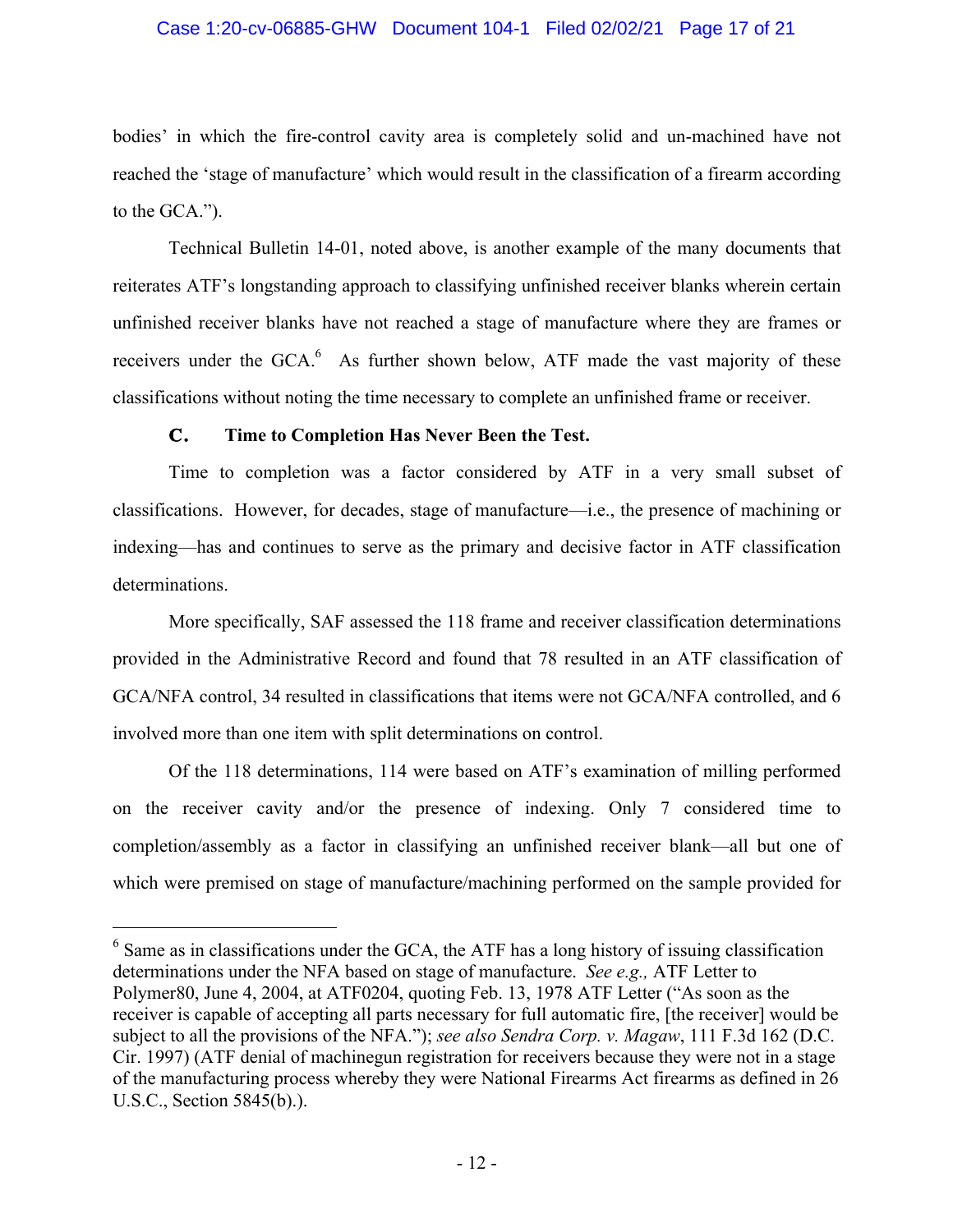| <b>BATES NO.</b> | <b>DATE</b>       | <b>TIME</b>                |
|------------------|-------------------|----------------------------|
| ATF0020          | May 3, 1983       | " $75$ minutes" $*$        |
| ATF0029-0031     | April 22, 1985    | "20 minutes" $*$           |
| ATF0023-0025     | 1987              | "20 minutes"               |
| ATF0053-0054     | December 27, 2002 | " $75$ minutes" $*$        |
| ATF0065-0066     | August 19, 2004   | "minimal amount of time" * |
| ATF0496-0499     | June 19, 2013     | "less than 5 minutes" *    |
| ATF0661-0666     | May 17, 2016      | "several minutes" *        |

examination. As further shown below, of the few classifications considering time, ATF only considered time to completion of 75 minutes or less: <sup>7</sup>

\* Determinations premised on stage of manufacturing/machining performed.

 $\overline{a}$ 

Moreover, even if the "readily be converted" language can be said to apply to frames or receivers (it does not) and said to establish some form of "temporal approach", courts have held that, consistent with the few ATF classifications above, the "readily be converted" language applies where a weapon can be converted by a "relatively simple operation taking only a few minutes..." *See e.g., United States v. 16,179 Molso Italian .22 Caliber Winlee Derringer Convertible Starter Guns*, 443 F.2d 463, 465 (2nd Cir. 1971) (court affirming ATF classification that starter guns which could be converted to shoot live ammunition within 3 to 12 minutes are firearms).

 $<sup>7</sup>$  The Administrative Record includes an ATF letter noting "a few hours" as sufficient to make a</sup> receiver constituting a firearm, but the letter did not determine classification. ATF0016. The Administrative Record also includes an ATF letter classifying a firearm that could be converted to a machinegun in 20 minutes (ATF0308-0309); and ATF letters classifying firearms with parts that, without modification, could be used to assemble a firearm in less than 30 minutes. ATF0434-0435, ATF0443-0444. These letters did not classify an unfinished frame or receiver blank and, therefore, are not included in the chart above.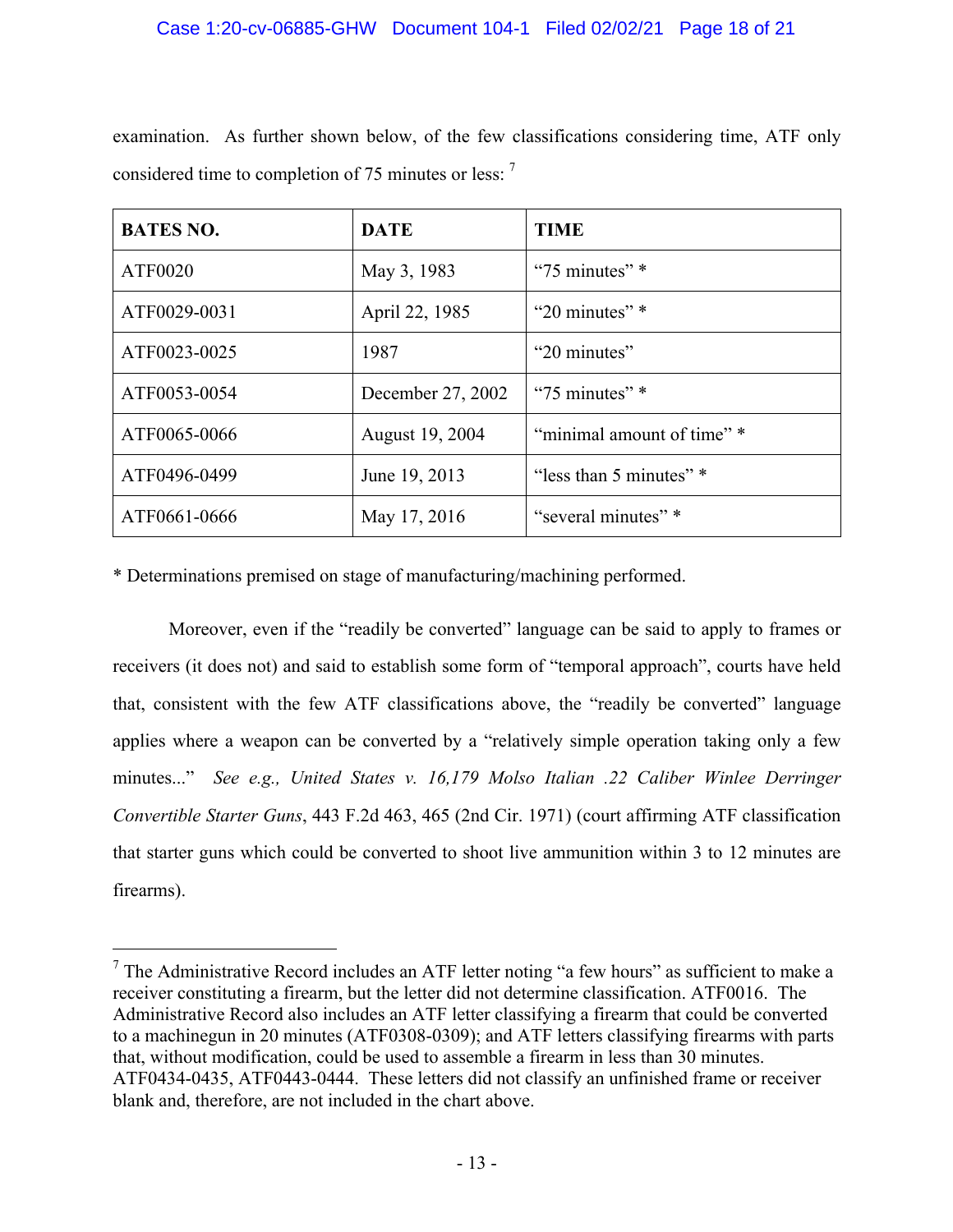#### Case 1:20-cv-06885-GHW Document 104-1 Filed 02/02/21 Page 19 of 21

Completing a frame or receiver is not a "simple operation taking only a few minutes". To the contrary, purchasers must excavate the fire-control cavity and drill holes for the selector pin, the trigger pin, and the hammer pin. This milling, drilling, and other fabrication takes significant time to complete and must be performed by someone with sufficient knowledge and skill, with access to jigs, fixtures, and other specialized tools (e.g., drill bits, carbide end mills, a drill or drill press, eye protection, and cutting fluid or lubricant). And once completed, the frame or receiver must still be assembled with all the other parts and components necessary for a functioning firearm to expel a projectile.

## **IV. Forcing ATF to Adopt Plaintiffs' Temporal Rule Would Exceed Congressional Intent under the GCA and Violate the Second Amendment.**

Interpreting the scope of "readily be converted" to mean the length of time demanded by Plaintiffs would not only be contrary to established meanings of the term<sup>8</sup>, it would increasingly make castings and raw materials subject to GCA control with advances in manufacturing technology.

For example, even today, taking Plaintiffs' view of the "readily be converted" language to its logical outcome would logically extend controls to raw materials that can be used in present day Metal Additive Manufacturing (a/k/a "3D Metal Printing") technologies. *See e.g.*, "Solid Concepts 3D Prints Another Metal Gun, 'Reason', a 10mm Auto 1911," available at https://3dprint.com/21109/3d-print-metal-gun-reason/.

#### **CONCLUSION**

The authority granted by Congress to Defendants is limited and the GCA does not prohibit law-abiding citizens from making firearms otherwise subject to the GCA for their own use. To the contrary, and as further explained above, a bedrock principle of the Second

 $\overline{a}$ 

<sup>8</sup> *See* Cambridge English Dictionary (defining "readily" to mean "quickly, immediately, willingly, or without any problem"), https://dictionary.cambridge.org/us/dictionary/english/readily (last visited Jan. 31, 2021).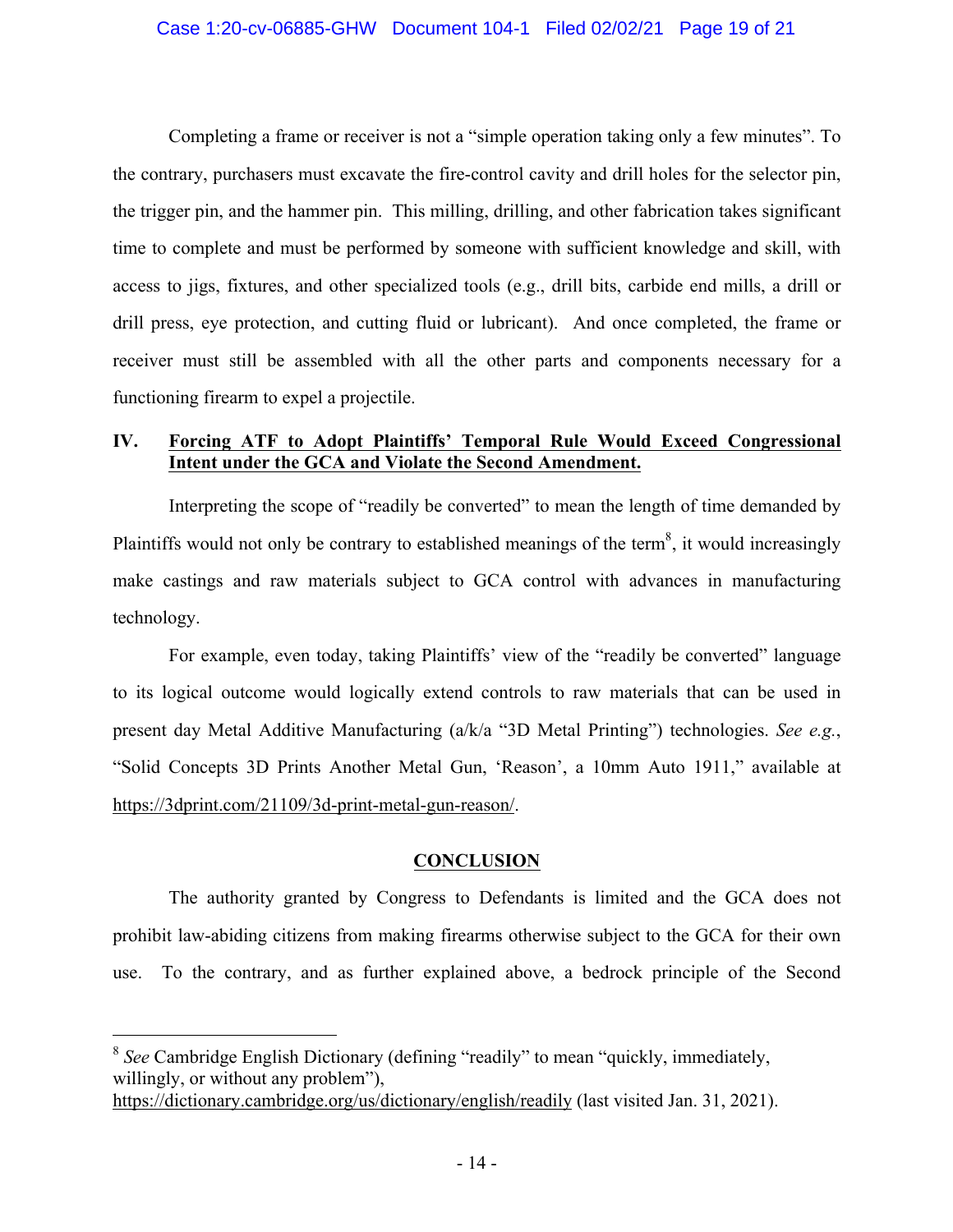#### Case 1:20-cv-06885-GHW Document 104-1 Filed 02/02/21 Page 20 of 21

Amendment is to protect the right to arms in common use at the time of the Framers. This right clearly included the right for citizens to make their own firearms, a right dependent on the ability to access the parts and materials needed to make firearms.

ATF determined the status quo decades ago, which reflects the appropriate balance between government regulations and Second Amendment protections. Such agency discretion should be preserved. Because of this, for the foregoing reasons, and for those set forth in Defendants' Motion for Summary Judgment, the Court should grant Defendants' Motion for Summary Judgment.

DATED: February 2, 2021

## FARHANG & MEDCOFF PLLC

By: */s/Matthew A. Goldstein* Matthew A. Goldstein (admitted pro hac vice) FARHANG & MEDCOFF PLLC 4801 E. Broadway Boulevard, Suite 311 Tucson, AZ 85711 Tel: 520.214.2000 / Fax: 520.214.2001 mgoldstein@farhangmedcoff.com

David T. Hardy (pro hac vice forthcoming) 8987 E. Tanque Verde No. 265 Tucson, AZ 85749 Tel: (520) 749-0241 dthardy@mindspring.com

*Attorneys for Amicus Curiae*